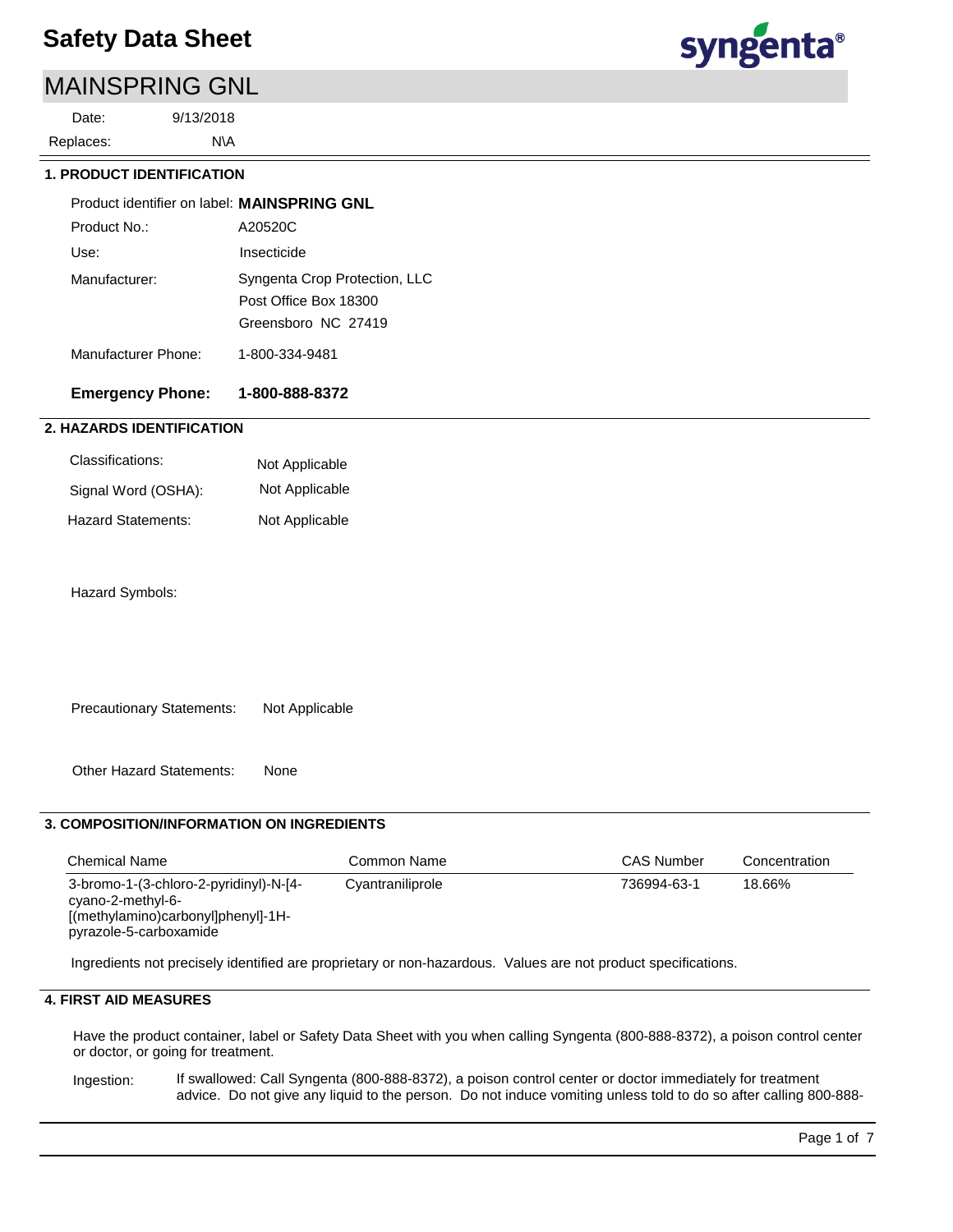### MAINSPRING GNL



| Date:          | 9/13/2018                                                                                                                                                                                                                                                                |
|----------------|--------------------------------------------------------------------------------------------------------------------------------------------------------------------------------------------------------------------------------------------------------------------------|
| Replaces:      | N\A                                                                                                                                                                                                                                                                      |
|                | 8372 or by a poison control center or doctor. Do not give anything by mouth to an unconscious person.                                                                                                                                                                    |
| Eye Contact:   | If in eyes: Hold eye open and rinse slowly and gently with water for 15-20 minutes. Remove contact lenses, if<br>present, after 5 minutes, then continue rinsing eye. Call Syngenta (800-888-8372), a poison control center or<br>doctor for treatment advice.           |
| Skin Contact:  | If on skin or clothing: Take off contaminated clothing. Rinse skin immediately with plenty of water for 15-20<br>minutes. Call Syngenta (800-888-8372), a poison control center or doctor for treatment advice.                                                          |
| Inhalation:    | If inhaled: Move person to fresh air. If person is not breathing, call 911 or an ambulance, then give artificial<br>respiration, preferably mouth-to-mouth if possible. Call Syngenta (800-888-8372), a poison control center or<br>doctor for further treatment advice. |
|                | Most important symptoms/effects:                                                                                                                                                                                                                                         |
| Not Applicable |                                                                                                                                                                                                                                                                          |

Indication of immediate medical attention and special treatment needed:

There is no specific antidote if this product is ingested.

Treat symptomatically.

### **5. FIRE FIGHTING MEASURES**

Suitable (and unsuitable) extinguishing media:

Use dry chemical, foam or CO2 extinguishing media. If water is used to fight fire, dike and collect runoff.

Specific Hazards:

None known.

Special protective equipment and precautions for firefighters:

Wear full protective clothing and self-contained breathing apparatus. Evacuate nonessential personnel from the area to prevent human exposure to fire, smoke, fumes or products of combustion.

#### **6. ACCIDENTAL RELEASE MEASURES**

Personal precautions, protective equipment, and emergency procedures:

Follow exposure controls/personal protection outlined in Section 8.

Methods and materials for containment and cleaning up:

Control the spill at its source. Contain the spill to prevent from spreading or contaminating soil or from entering sewage and drainage systems or any body of water. Clean up spills immediately, observing precautions outlined in Section 8. Cover entire spill with absorbing material and place into compatible disposal container. Scrub area with hard water detergent (e.g. commercial products such as Tide, Joy, Spic and Span). Pick up wash liquid with additional absorbent and place into compatible disposal container. Once all material is cleaned up and placed in a disposal container, seal container and arrange for disposition.

#### **7. HANDLING AND STORAGE**

Precautions for safe handling:

Store the material in a well-ventilated, secure area out of reach of children and domestic animals. Do not store food, beverages or tobacco products in the storage area. Prevent eating, drinking, tobacco use, and cosmetic application in areas where there is a potential for exposure to the material. Wash thoroughly with soap and water after handling.

Conditions for safe storage, including any incompatibilities:

Not Applicable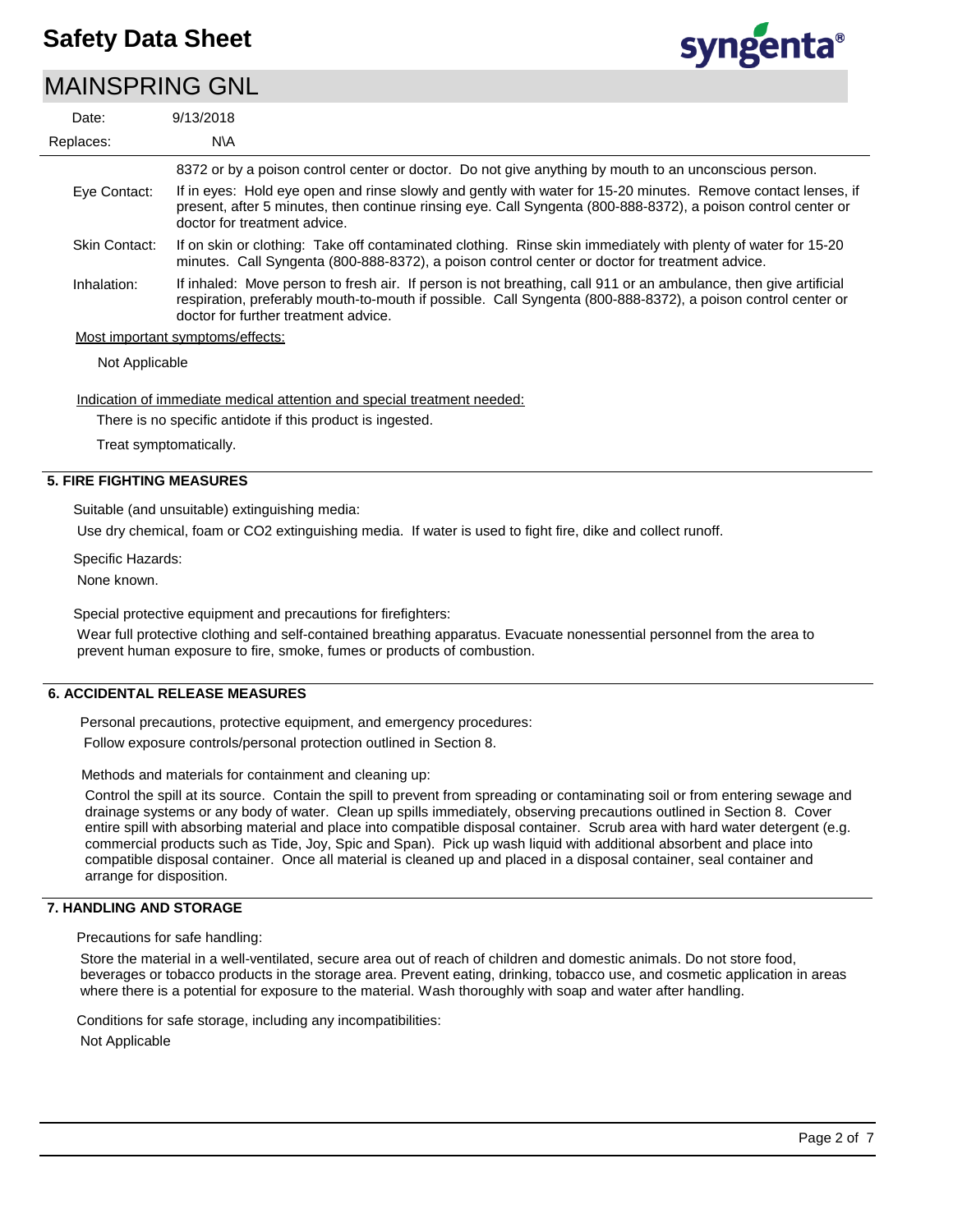## MAINSPRING GNL

9/13/2018 Replaces: Date:



### N\A  **8. EXPOSURE CONTROLS/PERSONAL PROTECTION**

#### **THE FOLLOWING RECOMMENDATIONS FOR EXPOSURE CONTROLS/PERSONAL PROTECTION ARE INTENDED FOR THE MANUFACTURE, FORMULATION AND PACKAGING OF THIS PRODUCT.**

#### **FOR COMMERCIAL APPLICATIONS AND/OR ON-FARM APPLICATIONS CONSULT THE PRODUCT LABEL.**

Occupational Exposure Limits:

| <b>Chemical Name</b> | OSHA PEL        | <b>ACGIH TLV</b> | Other                   | Source   |
|----------------------|-----------------|------------------|-------------------------|----------|
| Cyantraniliprole     | Not Established | Not Established  | 5 mg/m <sup>3</sup> TWA | Syngenta |

#### Appropriate engineering controls:

Use effective engineering controls to comply with occupational exposure limits (if applicable).

#### Individual protection measures:

#### Ingestion:

Prevent eating, drinking, tobacco usage and cosmetic application in areas where there is a potential for exposure to the material. Wash thoroughly with soap and water after handling.

#### Eye Contact:

Where eye contact is likely, use splash-proof chemical goggles. Facilities storing or utilizing this material should be equipped with an eyewash facility and a safety shower.

#### Skin Contact:

Where contact is likely, wear chemical-resistant (such as nitrile or butyl) gloves, coveralls, socks and chemical-resistant footwear.

### Inhalation:

A combination particulate/organic vapor respirator should be used until effective engineering controls are installed to comply with occupational exposure limits, or until exposure limits are established. Use a NIOSH approved respirator with an organic vapor (OV) cartridge or canister with any R, P or HE filter.

Use a self-contained breathing apparatus in cases of emergency spills, when exposure levels are unknown, or under any circumstances where air-purifying respirators may not provide adequate protection.

### **9. PHYSICAL AND CHEMICAL PROPERTIES**

| Appearance: White liquid                                |                            |
|---------------------------------------------------------|----------------------------|
| Odor: Weak aromatic                                     |                            |
| Odor Threshold: Not Applicable                          |                            |
| pH: 5-8                                                 |                            |
| Melting point/freezing point: Not Available             |                            |
| Initial boiling point and boiling range: Not Applicable |                            |
| Flash Point (Test Method):                              | >102°C (Pensky-Martens CC) |
| Flammable Limits (% in Air):                            | NotAvailable               |
| Flammability:                                           | Not Available              |
| Vapor Pressure: Cyantraniliprole                        | $3.85 \times 10(-5)$ mmHg  |
| Vapor Density: Not Available                            |                            |
| Relative Density: 1.072 g/ml                            |                            |
| Solubility (ies): Cyantraniliprole                      | $0.014$ g/l @ 68°F (20°C)  |
|                                                         |                            |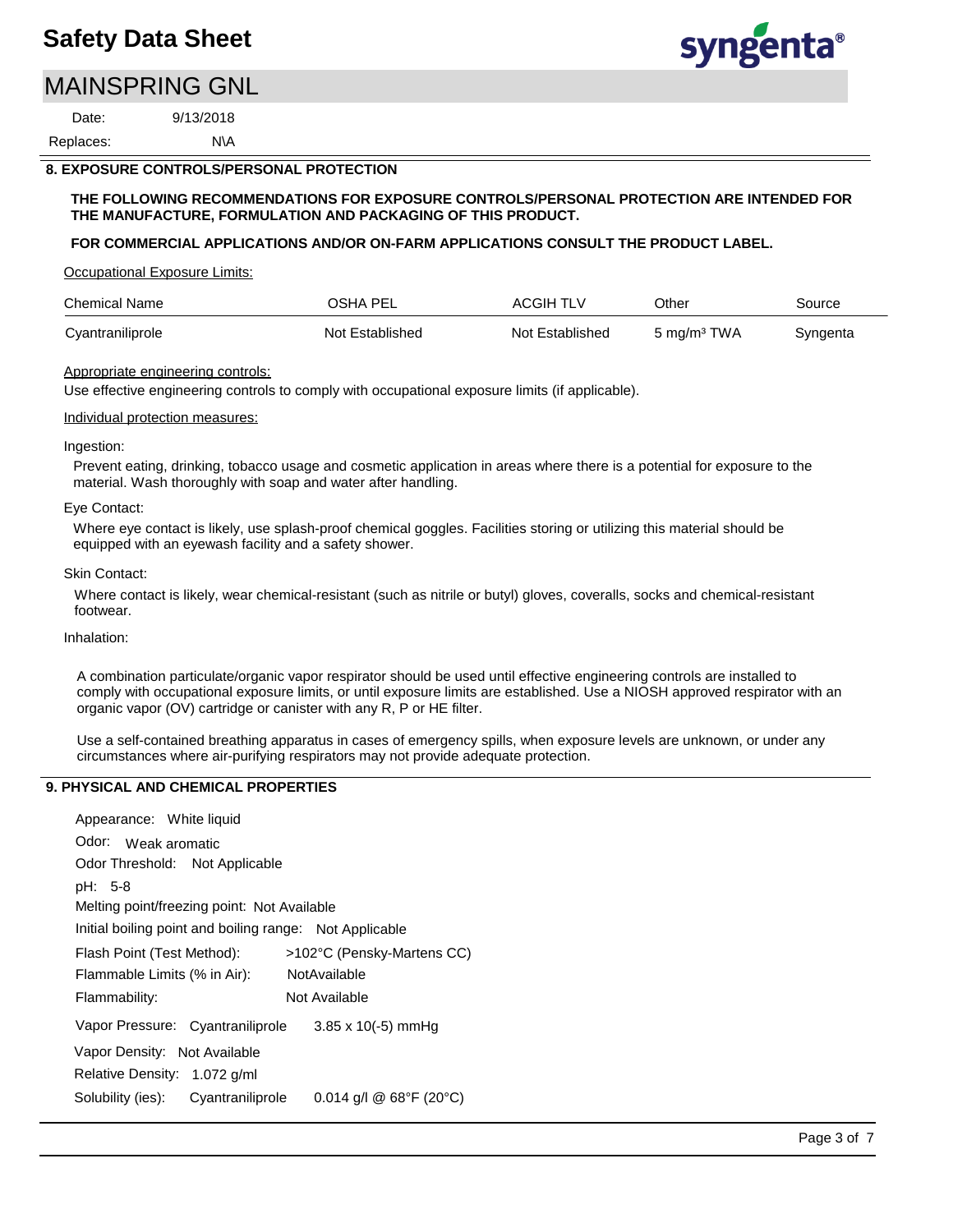## MAINSPRING GNL

9/13/2018 Replaces: Date:



Autoignition Temperature: >650°C Decomposition Temperature: Not Available Viscosity: 594mPa @ 68°F (20°C) Partition coefficient: n-octanol/water: Not Available Other: None

N\A

### **10. STABILITY AND REACTIVITY**

Chemical stability: Stable under normal use and storage conditions. Reactivity: Not reactive.

Possibility of hazardous reactions: Will not occur.

Conditions to Avoid: None known.

Incompatible materials: None known.

Hazardous Decomposition Products: Not Available

#### **11. TOXICOLOGICAL INFORMATION**

#### Health effects information

Likely routes of exposure: Dermal, Inhalation

Symptoms of exposure: Not Applicable

Delayed, immediate and chronic effects of exposure: Not Applicable

#### Numerical measures of toxicity (acute toxicity/irritation studies (finished product))

| Ingestion:                 | Oral (LD50 Mouse):     | > 5,000 mg/kg body weight |
|----------------------------|------------------------|---------------------------|
| Dermal:                    | Dermal (LD50 Rat) :    | > 5,000 mg/kg body weight |
| Inhalation:                | Inhalation (LC50 Rat): | $> 5.17$ mg/l             |
| Eye Contact:               | Not Available          |                           |
| <b>Skin Contact:</b>       | Not Available          |                           |
| <b>Skin Sensitization:</b> | Not Available          |                           |
|                            |                        |                           |

#### Reproductive/Developmental Effects

Cyantraniliprole: Animal testing showed no reproductive toxicity.

Chronic/Subchronic Toxicity Studies Animal testing showed effects on embryo-fetal development at levels equal to or above those causing maternal toxicity.

Cyantraniliprole: The following effects occurred at levels of exposure that significantly exceed those expected under labeled usage conditions.

Oral Rat 28 - 90 d. Thyroid effects. Organ weight changes. No effect to neurotoxicity.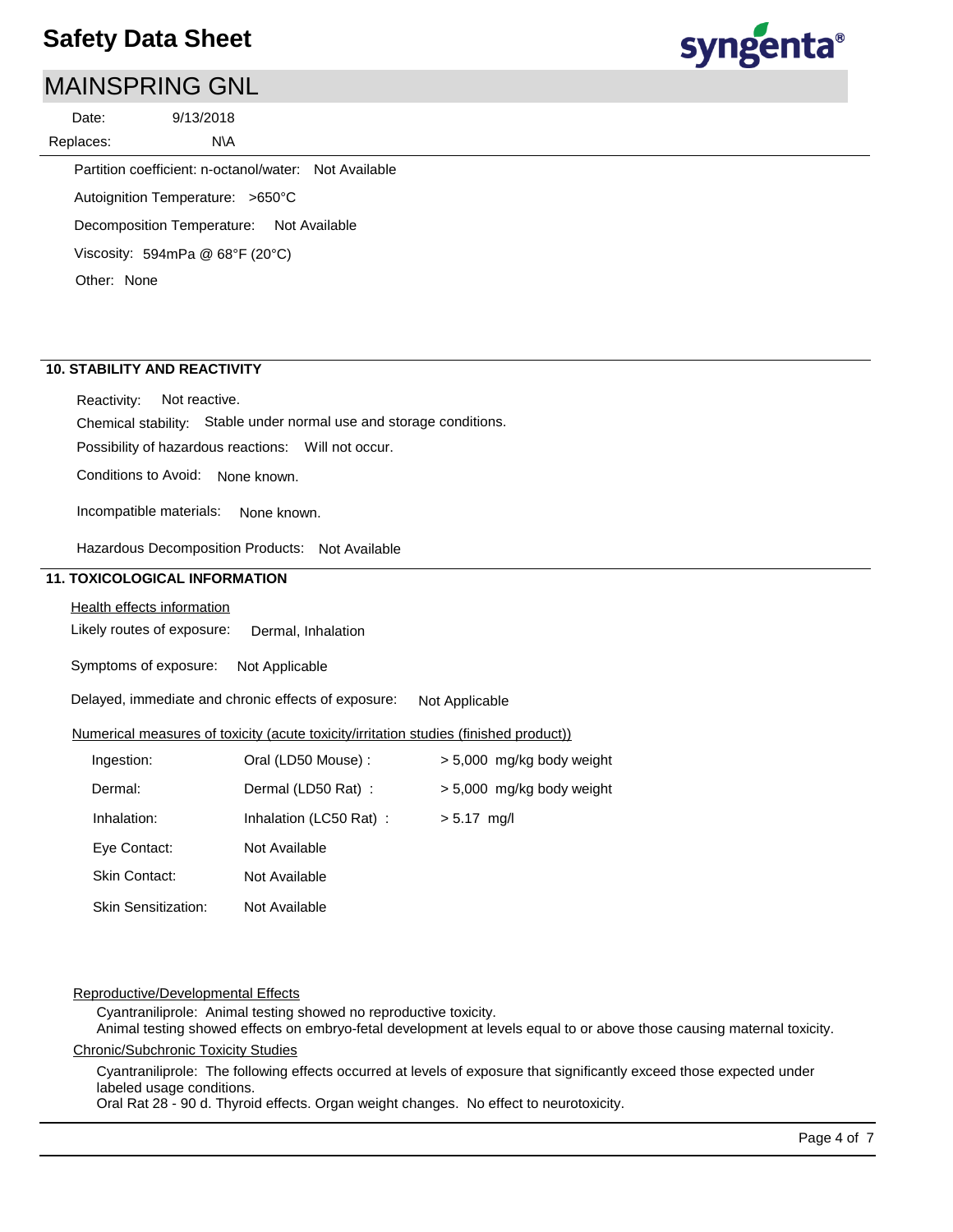### MAINSPRING GNL

| Date:                       | 9/13/2018                                                                                                                                                       |                                                                                                                                                                                                                                                                                                                                                     |
|-----------------------------|-----------------------------------------------------------------------------------------------------------------------------------------------------------------|-----------------------------------------------------------------------------------------------------------------------------------------------------------------------------------------------------------------------------------------------------------------------------------------------------------------------------------------------------|
| Replaces:                   | N\A                                                                                                                                                             |                                                                                                                                                                                                                                                                                                                                                     |
|                             | Oral Dog 90 d. Altered blood chemistry. Liver effects.                                                                                                          | Oral Mouse 90 d. No toxicologically significant effects were found.<br>Oral Multiple species. No toxicologically significant effects were found.<br>Dermal Rat 28 d. No toxicologically significant effects were found.                                                                                                                             |
| Carcinogenicity             |                                                                                                                                                                 | Cyantraniliprole: Animal testing did not show any carcinogenic effects.<br>Evidence suggests this substance does not cause genetic damage in animals.<br>Evidence suggests this substance does not cause genetic damage in cultured mammalian cells.<br>Evidence suggests this substance does not cause genetic damage in cultured bacterial cells. |
| <b>Chemical Name</b>        |                                                                                                                                                                 | NTP/IARC/OSHA Carcinogen                                                                                                                                                                                                                                                                                                                            |
| Not Available               | 3-bromo-1-(3-chloro-2-pyridinyl)-N-[4-cyano-2- No<br>methyl-6-[(methylamino)carbonyl]phenyl]-1H-<br>pyrazole-5-carboxamide<br><b>Other Toxicity Information</b> |                                                                                                                                                                                                                                                                                                                                                     |
|                             | <b>Toxicity of Other Components</b>                                                                                                                             |                                                                                                                                                                                                                                                                                                                                                     |
| <b>Target Organs</b>        | Active Ingredients<br>Cyantraniliprole:                                                                                                                         | Thyroid, blood, liver                                                                                                                                                                                                                                                                                                                               |
|                             | Inert Ingredients                                                                                                                                               |                                                                                                                                                                                                                                                                                                                                                     |
|                             | <b>12. ECOLOGICAL INFORMATION</b>                                                                                                                               |                                                                                                                                                                                                                                                                                                                                                     |
| $E_{\rm CO}$ Acuto Tovicity |                                                                                                                                                                 |                                                                                                                                                                                                                                                                                                                                                     |

Eco-Acute Toxicity

Cyantraniliprole: Fish (Rainbow Trout) 96-hour LC50 >12.6 mg/l Invertebrate (Water Flea) Daphnia Magna 48-hour EC50 0.0204 mg/l Green Algae 72-hour ErC50 > 13 mg/l

Environmental Fate

Cyantraniliprole:

The information presented here is for the active ingredient, Cyantraniliprole. Product is not readily biodegradable. Product is not considered to be persistent, bioaccumulating or toxic (PBT). Not considered to be very persistent or very bioaccumulating (vPvB).

### **13. DISPOSAL CONSIDERATIONS**

#### Disposal:

Do not reuse product containers. Dispose of product containers, waste containers, and residues according to local, state, and federal health and environmental regulations.

Characteristic Waste: Not Applicable

Listed Waste: Not Applicable

syngenta®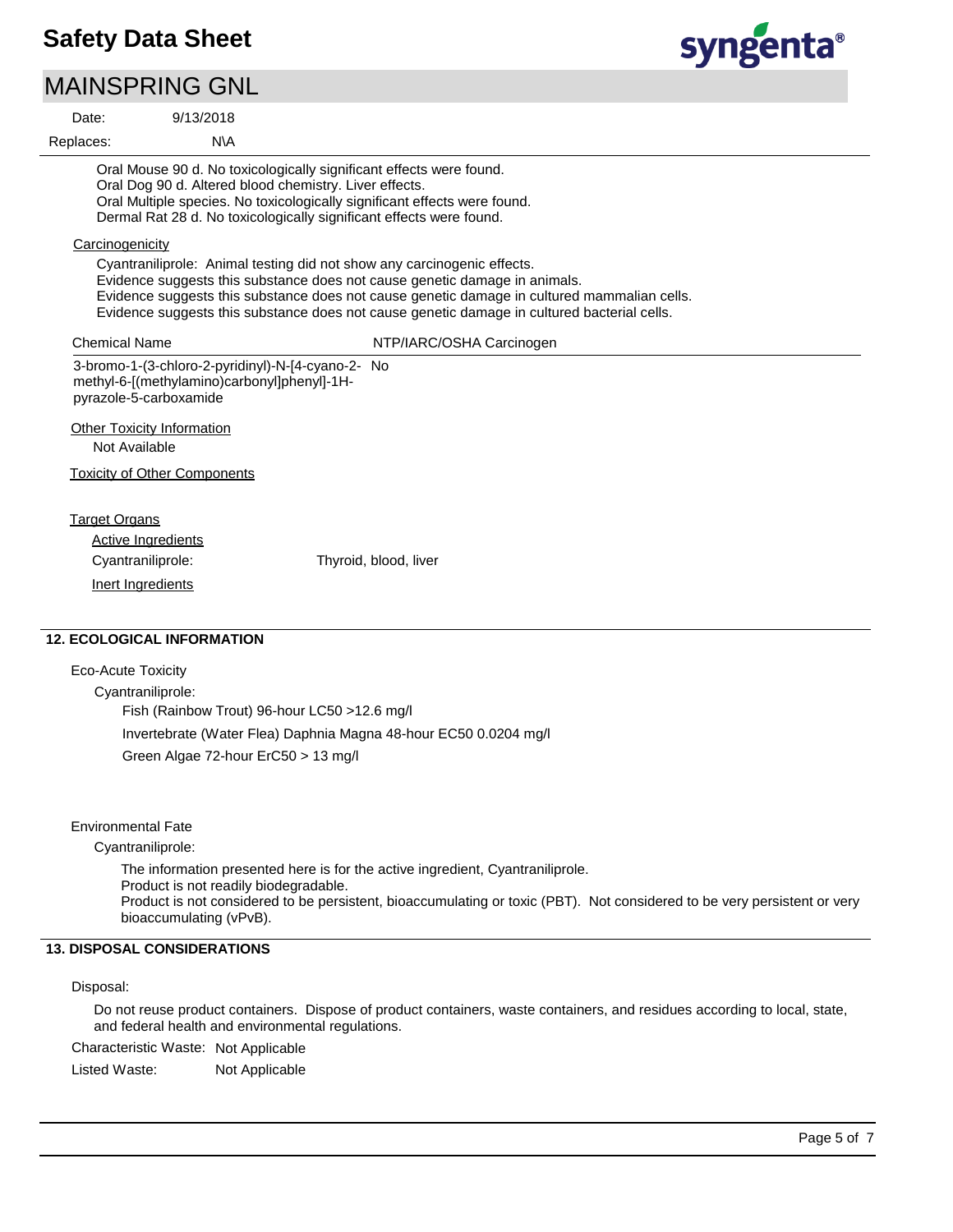## MAINSPRING GNL

N\A 9/13/2018 Replaces: Date:



### **14. TRANSPORT INFORMATION**

DOT Classification

Ground Transport - NAFTA Not regulated

**Comments** 

Water Transport - International Proper Shipping Name: Environmentally Hazardous Substance, Liquid, N.O.S. (Cyantraniliprole), Marine Pollutant Hazard Class: Class 9 Identification Number: UN 3082 Packing Group: PG III

Air Transport Proper Shipping Name: Environmentally Hazardous Substance, Liquid, N.O.S. (Cyantraniliprole) Hazard Class: Class 9 Identification Number: UN 3082 Packing Group: PG III

### **15. REGULATORY INFORMATION**

Pesticide Registration:

This chemical is a pesticide product registered by the Environmental Protection Agency and is subject to certain labeling requirements under federal pesticide law. These requirements differ from the classification criteria and hazard information required for safety data sheets, and for workplace labels of non-pesticide chemicals. Following is the hazard information as required on the pesticide label:

Not Applicable: Keep out of reach of children.

EPCRA SARA Title III Classification: Section 311/312 Hazard Classes: Section 313 Toxic Chemicals: EPA Registration Number(s): 100-1543 None See Section 2 Hazards

RCRA Hazardous Waste Classification (40 CFR 261): Not Applicable TSCA Status: Exempt from TSCA, subject to FIFRA CERCLA/SARA 304 Reportable Quantity (RQ): Not Applicable

### **16. OTHER INFORMATION**